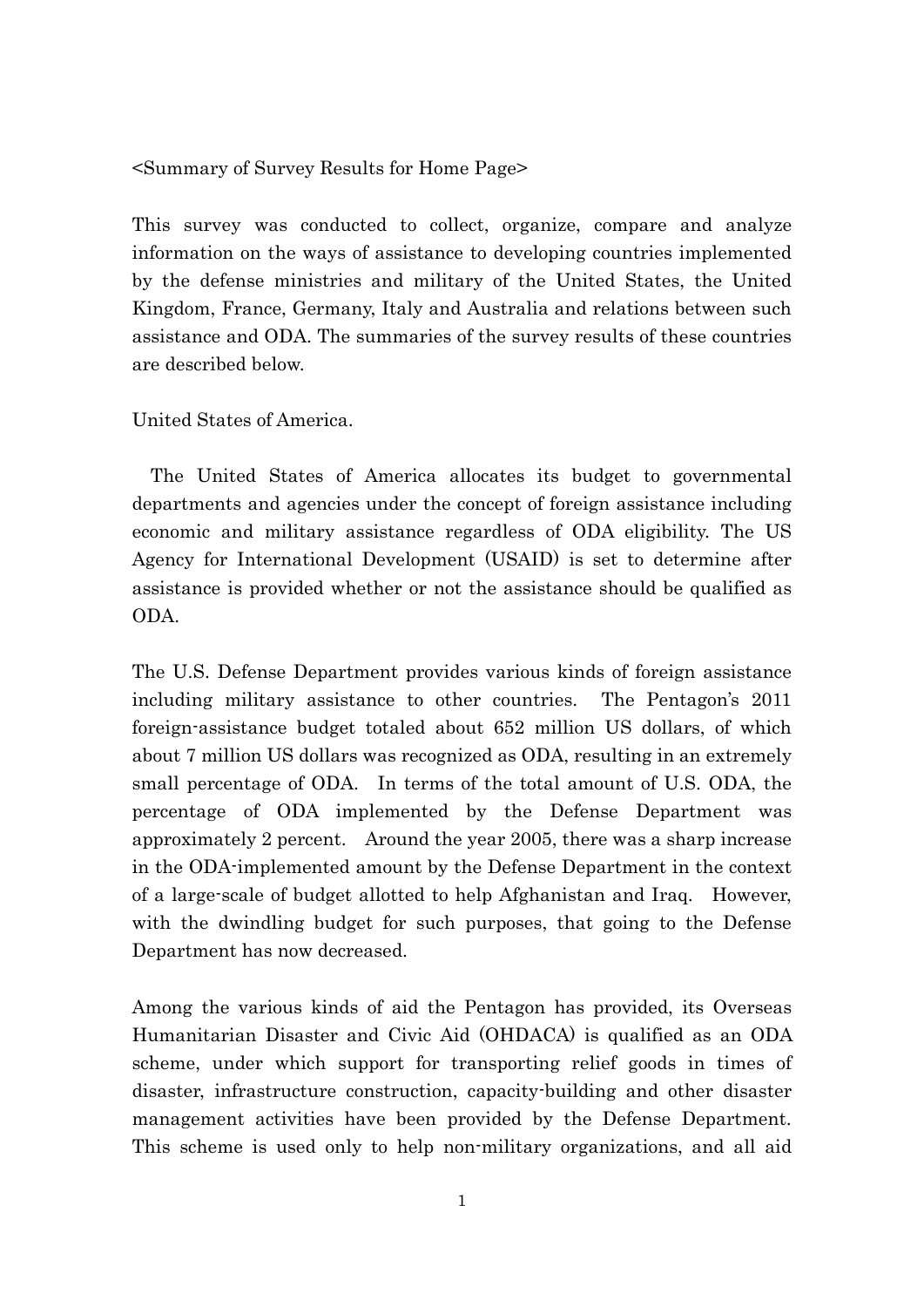conducted under the scheme is reported as ODA with some exceptions. Incidentally, while the Defense Department has engaged in those forms of foreign aid, USAID has established an Office of Military Affairs to put in place a system to ensure information exchange and cooperation with the Defense Department in ordinary times.

In the United States, USAID determines based on OECD/DAC rules whether or not assistance should be counted as ODA. Assistance to any military organization or body is not eligible for ODA. However, some assistance relating to the military, programs such as the one providing HIV/AIDS support to soldiers, which ultimately prevents a communicable disease from spreading to civilians, can be eligible for ODA.

In addition, the Excess Defense Articles (EDA) and the Foreign Military Sales (FMS) programs which sell surplus US defense equipment at reduced costs can be used for provision of equipment including patrol vessels. At the time of equipment provision, as criteria for determining ODA eligibility, whether or not the equipment is offered to armed forces, provided items include weapons and ammunition, those items whose intended use is for border control, etc. are considered. In a past case, the provision of a marine monitoring system to the Philippine National Police was judged as ODA on the basis of such criteria.

# United Kingdom

In the United Kingdom, the Foreign and Common Wealth Office (FCO), the Department for International Development (DFID) and the Ministry of Defense (MOD) jointly established an organization (the Stabilisation Unit) and a joint fund (the Conflict Pool) to help failed states stabilized, and the MOD has played a major role in this whole-of-government approach. In addition, the budget for development assistance, after implemented by the ministries and agencies, is reported to the DFID whether or not the expenditures in each project were ODA eligible.

In 2011, 8,446.19 million UK pounds was recognized as ODA. However, 0.05 percent or less of that amount was implemented by the MOD, revealing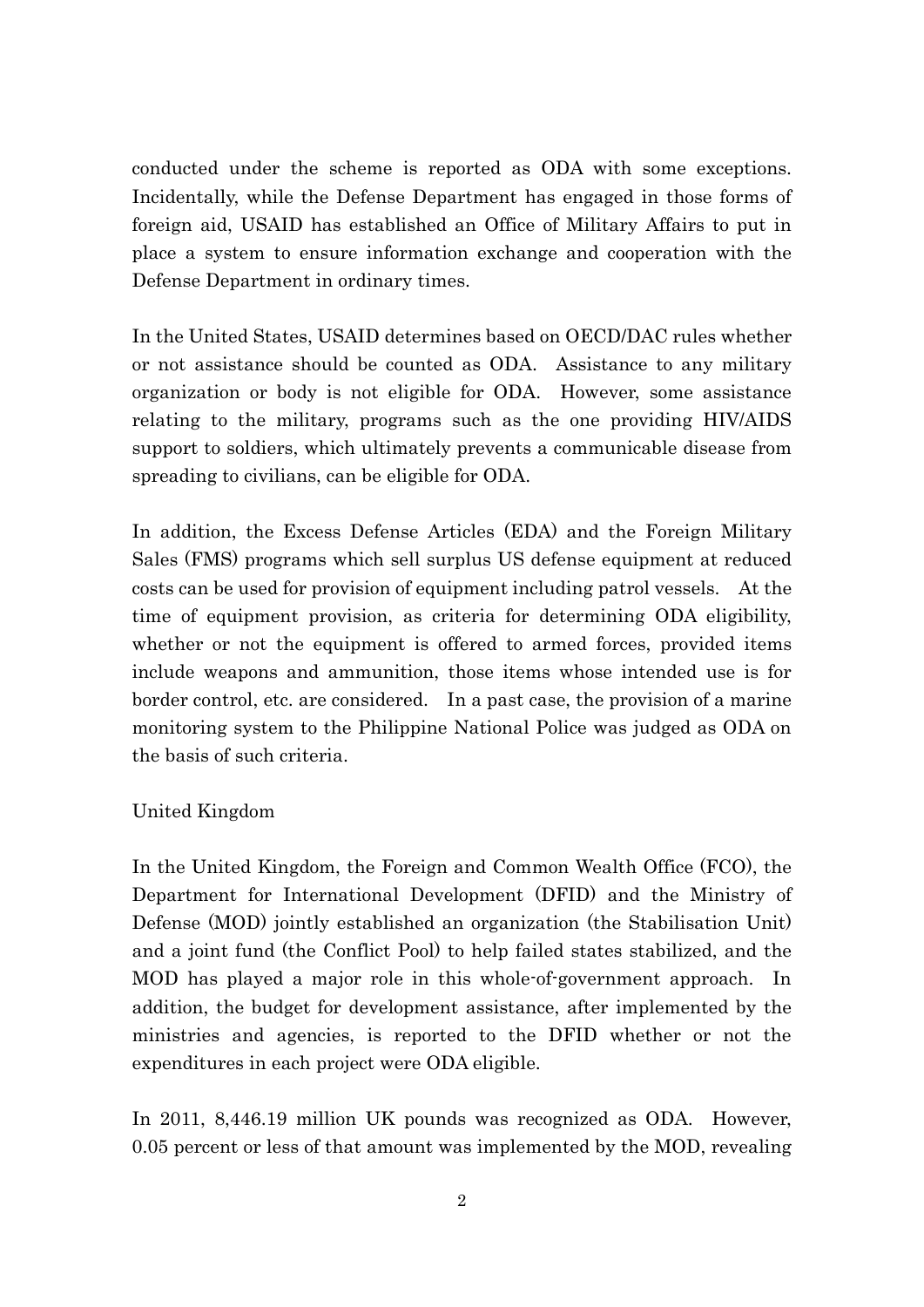that the percentage was extremely small. The U.K. has given greater weight to combining ODA programs and non-ODA programs, aiming at providing high-quality development assistance in line with the needs of each recipient country without paying attention to ODA eligibility. For that reason, there is a tendency observed that programs implemented by the MOD include many non-ODA programs which are operated with ODA programs implemented by OFID, etc.

The Conflict Pool is a tri-departmental fund additionally put in place outside the regular budget of the ministries and agencies. The three government organizations work together to formulate projects, and then, according to the nature of those projects, any relevant organization of these will lead the project. Currently, almost all of the projects led by the MOD are not subject to ODA; neither is approximately 50 percent of the Fund implemented under ODA.

The DFID provides an explanatory document on the OECD/DAC rules since each government organization responsible for a project is set to report to the DFID on whether or not the project is ODA eligible after it is implemented. The document classifies projects to be implemented by the UK armed forces as areas which can be counted as ODA, non-ODA areas, areas which could be ODA eligible under the United Nations' or international frameworks, etc., and, thereby, has become the interpretation of the DAC rules in the United Kingdom.

# France

In France, the Ministry of Foreign and European Affairs plays a central role in providing assistance to developing countries. The country's ODA for the year 2011 totaled 9,751 million Euros, of which 58.98 million Euros was reported in 2010 for the sector of conflict, peace and security. How much of that amount the Ministry of Defense implemented is unrevealed but it is very limited.

Most of its activities by the French Ministry of Defense are considered to be those conducted within the United Nations' and other international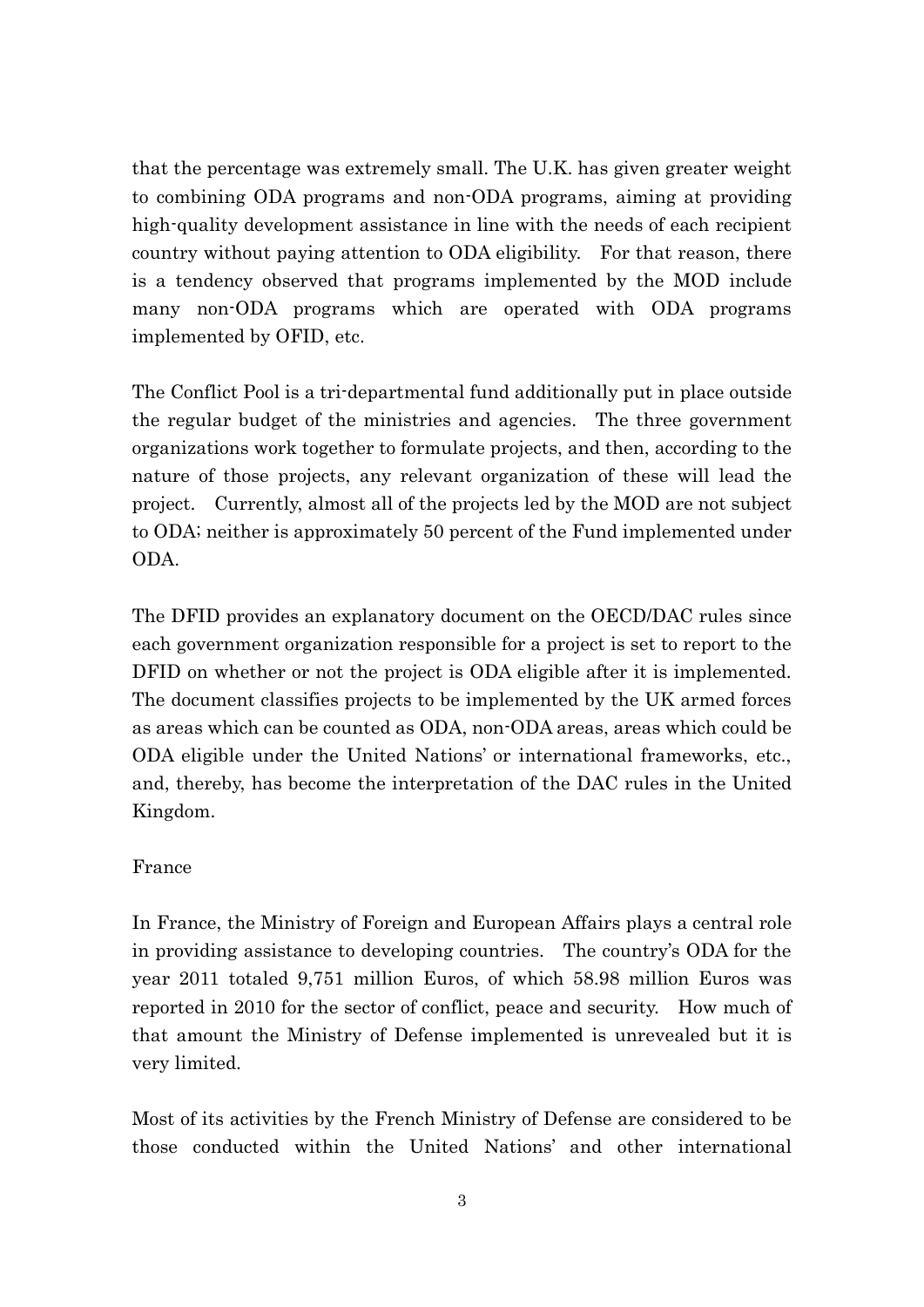frameworks and military assistance made outside ODA. In contrast, the police and gendarmerie under the Ministry of Interior of France are very active in assistance to developing countries.

# Germany

In Germany, the Federal Ministry for Economic Cooperation and Development (BMZ) and the Foreign Office (AA) provide assistance to developing countries. The Basic Law for the Federal Republic of Germany prohibits the dispatch of the country's federal troops beyond humanitarian purposes and the framework for collective security arrangement. Assisting a developing country using German military forces would require a process of undergoing Bundestag approval after Federal Ministry of Defense coordination among the AA, the Federal Ministry of the Interior and the BMZ or international organizations, in the case of dispatching troops overseas within the framework of the United Nations, EU and other relevant and appropriate international organization.

The ODA amount implemented by Germany registered 9,803.9 million Euros in 2010, of which 9 million Euros was implemented by the Ministry of Defense, only 0.1 percent of the total amount.

Regarding the provision of patrol vessels, etc., while there are cases of such provision within the framework of peacekeeping operations (PKO), the details of such provision within the ODA framework is unknown. However, it is considered that Germany has exported patrol vessels in terms of the framework for arms exports.

Partly because sending troops overseas beyond NATO Territory was unconstitutional in this country until 1994, even now the BMZ plays a central role in helping developing countries. On the other hand, active participation in this matter by the Ministry of Defense cannot be observed. Still, the scope of activity by the Ministry of Defense in assistance to developing countries is considered to be gradually expanding in the process of promoting the fight against terrorism, etc. such as Provincial Reconstruction Team (PRT) activity in Afghanistan,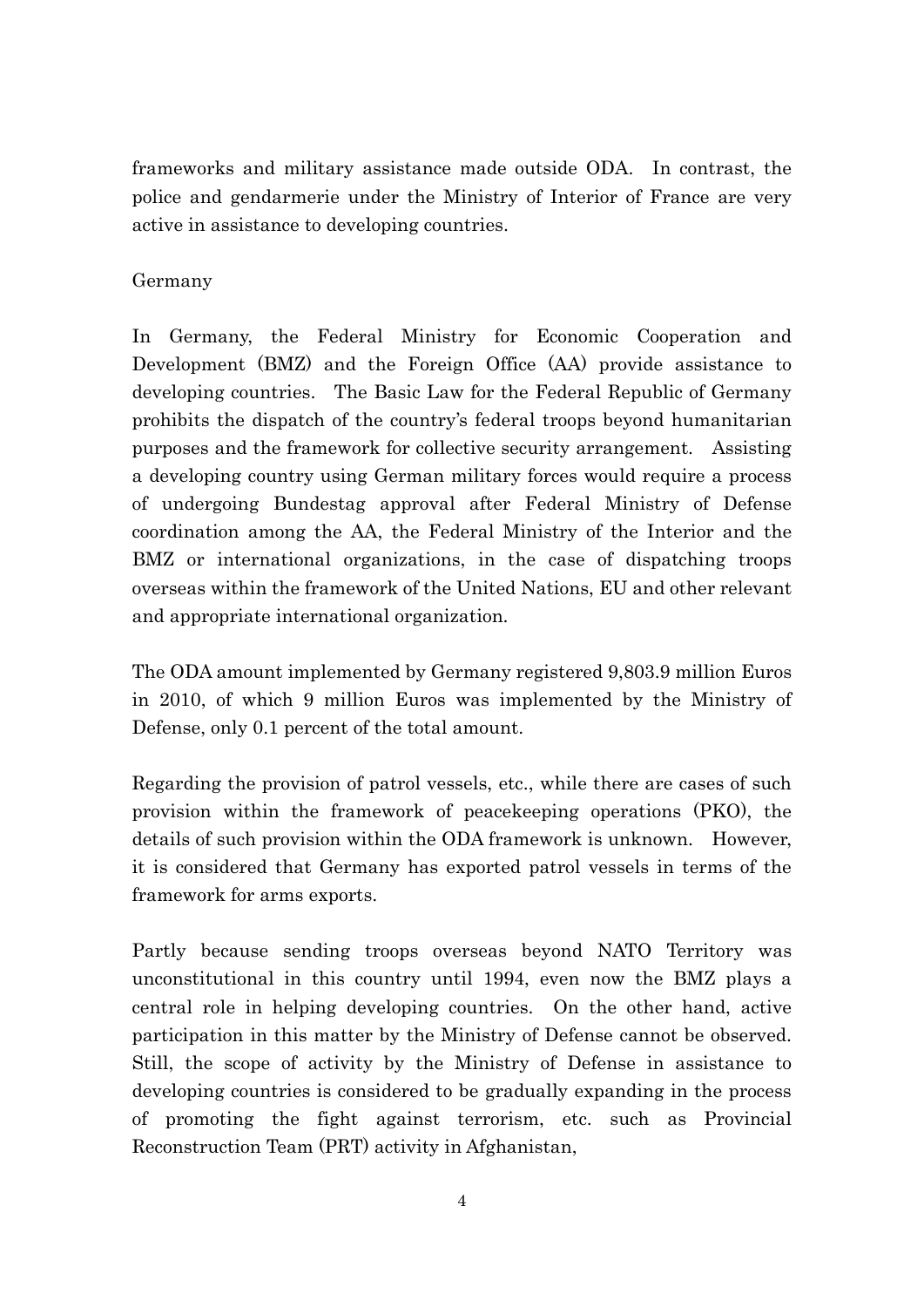# Italy

In Italy, the Ministry of Foreign Affairs (MFA) plays the leading role in development assistance. The country's ODA spending totaled approximately 3.1 billion US dollars in 2010, in which the Ministry of Defense had neither budget allocation nor spending performance. This is considered to be a reflection of the fact that the Law 49/1987 which forms a basis for activity in assisting developing countries bans the diversion of ODA budget to a use that is military in nature.

Italy now provides assistance to developing countries by its military forces not on its own but within international frameworks including those of the United Nations, EU, and NATO. The 2006 performance of Italy reveals that, in addition to a UN peacekeeping activity contribution, this country spent 120 million Euros on PKO activity out of its defense budget, a part of which is considered to be eligible for ODA.

Incidentally, instead of Italian armed forces, the country's military police, Carabinieri, has been actively utilized to help developing countries under present circumstances.

# Australia

In Australia, the Australian Agency for International Development (AusAID) leads in aid to developing countries, engaging in planning, drafting and implementing assistance policies.

The 2012 ODA amount allocated to the Ministry of Defense is 11.7 million Australian dollars, resulting in approximately 0.2 percent, an extremely small portion, of the total ODA amount of Australia of 5,153 million Australian dollars. In the allocated amount, defense cooperation programs including security measures support for developing countries and PRT activity in Afghanistan, etc. are counted.

One of the defense cooperation programs is a Pacific Patrol Boat Program